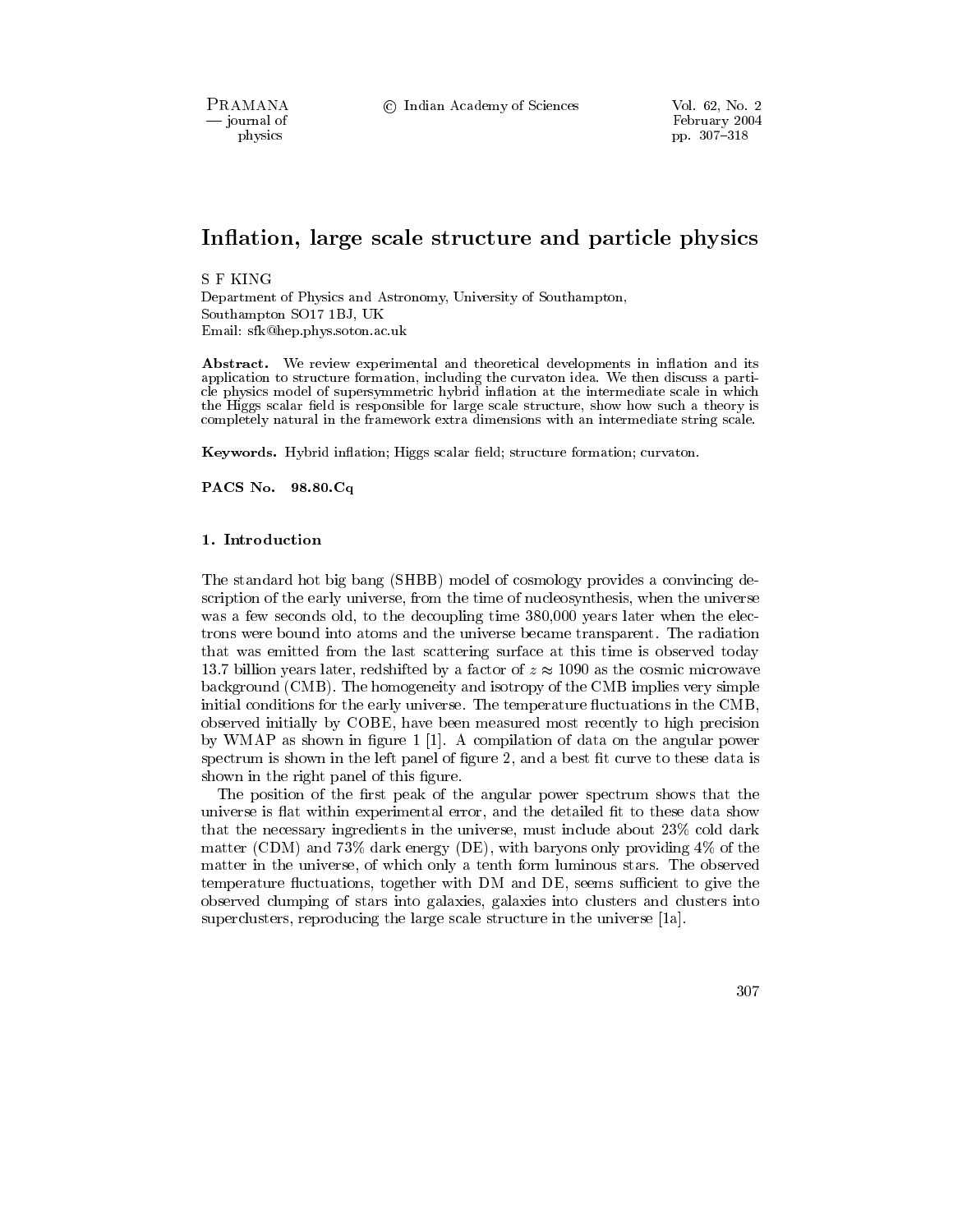From the point of view of the SHBB the current paradigm of our universe as described above presents several puzzles. The homogeneity and isotropy of the CMB is a major puzzle, since, according to the SHBB, the radiation from points of the surface of last photon scattering which are more than 1 degree apart could never have been in causal contact, as depicted in figure 3 (taken from [3]). This well-known puzzle is called the horizon problem. Another puzzle from the point of view of the SHBB is the fact that the universe is approximately flat, since devations in the early universe from perfect flatness would have by now become magnified. The fact that the universe today is accurately flat only makes this so-called flatness problem even more puzzling. The temperature fluctuations of the CMB, although required as seeds of structure formation, also admit no explanation in the SHBB framework. There are additional puzzles associated with the matter and energy content of the universe, namely why is the baryon to photon ratio a number of order  $10^{-10}$  and not zero? What is the origin of CDM? What is the source of DE and why should its density be of the same order as that of CDM at the present epoch?

Inflation is an attempt to solve the horizon and flatness problems, which also incorporates a quantum origin of temperature fluctuations. Moreover the basic physics of inflation is not too dissimilar from the behaviour of the present day universe, namely accelerated expansion due to vacuum energy. The original proposal of Guth in 1981 [4], posited that the energy density of the early universe was dominated by some scalar field which became hung up in a false vacuum for some time during which the energy density of the universe was approximately constant leading to approximately exponential expansion of space, thereby solving the horizon and flatness problems. Such inflation also effectively dilutes any unwanted cosmological relics produced at an earlier epoch such as magnetic monopoles predicted by certain gauge unified theories. The original version of inflation described above does not work since the false-vacuum tunnels to true vacuum due to a first order phase transition, and bubbles of true vacuum grow due to negative pressure, leading to a never ending sequence of inflating universes. However soon after this proposal versions of inflation were proposed [5,6] based on an inflation field with a very flat potential higher than its minimum, along which the field slowly rolls during which



Figure 1. The CMB sky as seen by WMAP, showing the anisotropies at a few parts in  $10<sup>5</sup>$ .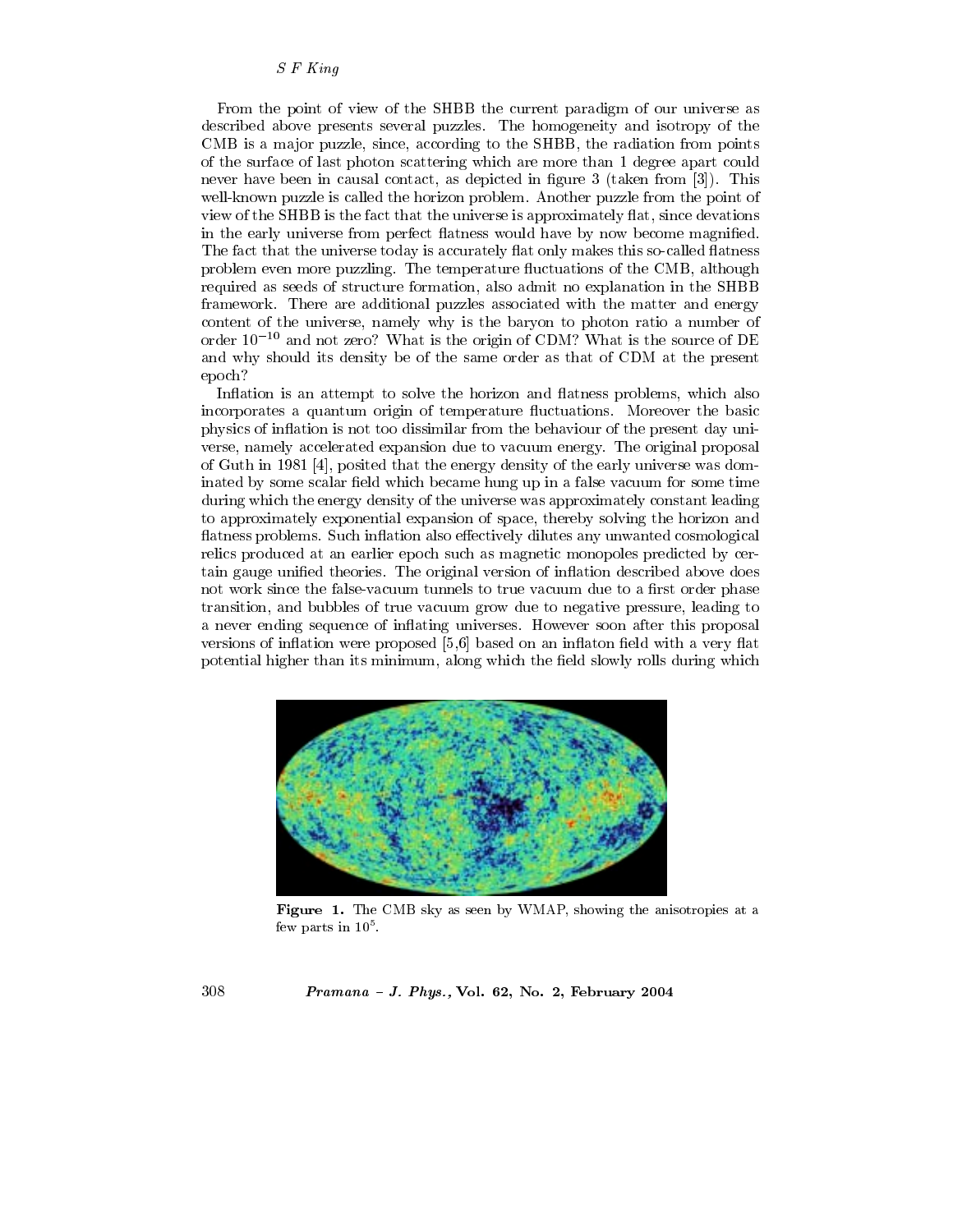

Figure 2. The angular power spectrum compiled from the most recent experiments (left), and the best fit theoretical curve (right) corresponding to a ACDM universe as discussed in the text.



**Figure 3.** A depiction of the horizon problem (from [3]).

the universe inflates, before reaching the true ground state about which the inflaton field oscillates, ending inflation and reheating the universe as it decays to the minimum. This scenario called slow roll inflation is depicted in figure 4 (taken from  $[3]$ .

In such an inflationary approach, the very largest scales, which are now entering the horizon, would have been in causal contact at very early times, thereby solving the horizon problem, as shown in figure 5. It also accounts for the observed flatness of the universe  $\Omega = 1$  (the flatness problem), consistent with the CMB data.

During the epoch of slow roll inflation in figure 4, the equation of motion for the field during the inflationary phase is given by

$$
\ddot{\phi} + 3H\dot{\phi} = -V',\tag{1}
$$

where the Hubble constant in this epoch is given by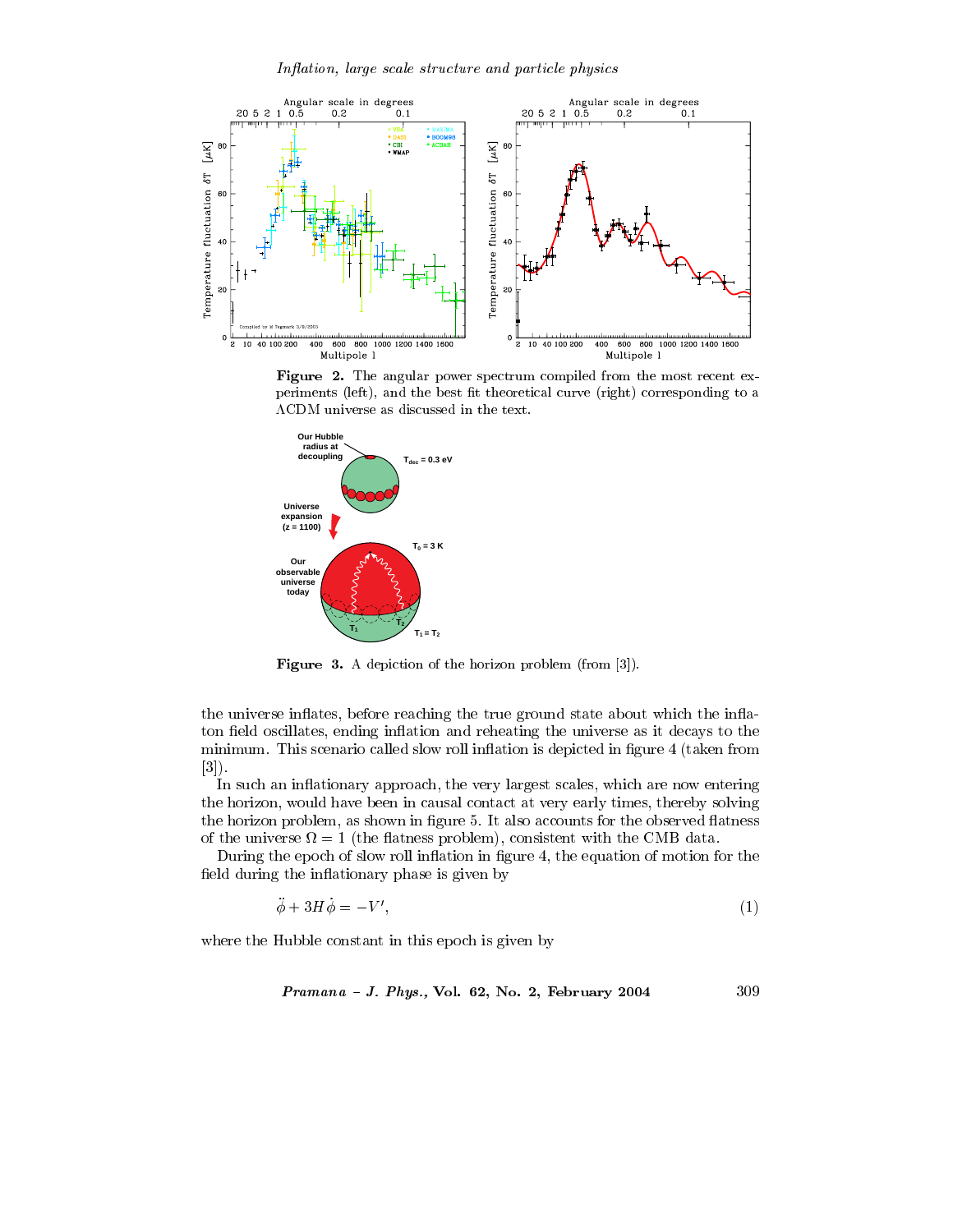$S\mathrel{F} King$ 



Figure 4. A depiction of slow roll inflation (from [3]).



Figure 5. How inflation solves the horizon problem. Scales  $\lambda$  go out of causal contact at the time of horizon exit  $t_*$ , and re-enter the horizon much later.

$$
H^2 \approx \frac{V}{2m_{\rm P}^2},\tag{2}
$$

where  $m_P$  is the reduced Planck mass. The conventionally defined slow roll param $et\,ers$  are

$$
\epsilon \equiv \frac{1}{2} m_{\rm P}^2 \left(\frac{V'}{V}\right)^2 \ll 1,\tag{3}
$$

$$
|\eta| \equiv \left| \frac{m_{\rm P}^2 V''}{V} \right| \ll 1,\tag{4}
$$

where  $V'(V'')$  are the first (second) derivatives of the potential. Assuming the slow roll conditions are satisfied, the field equation approximates to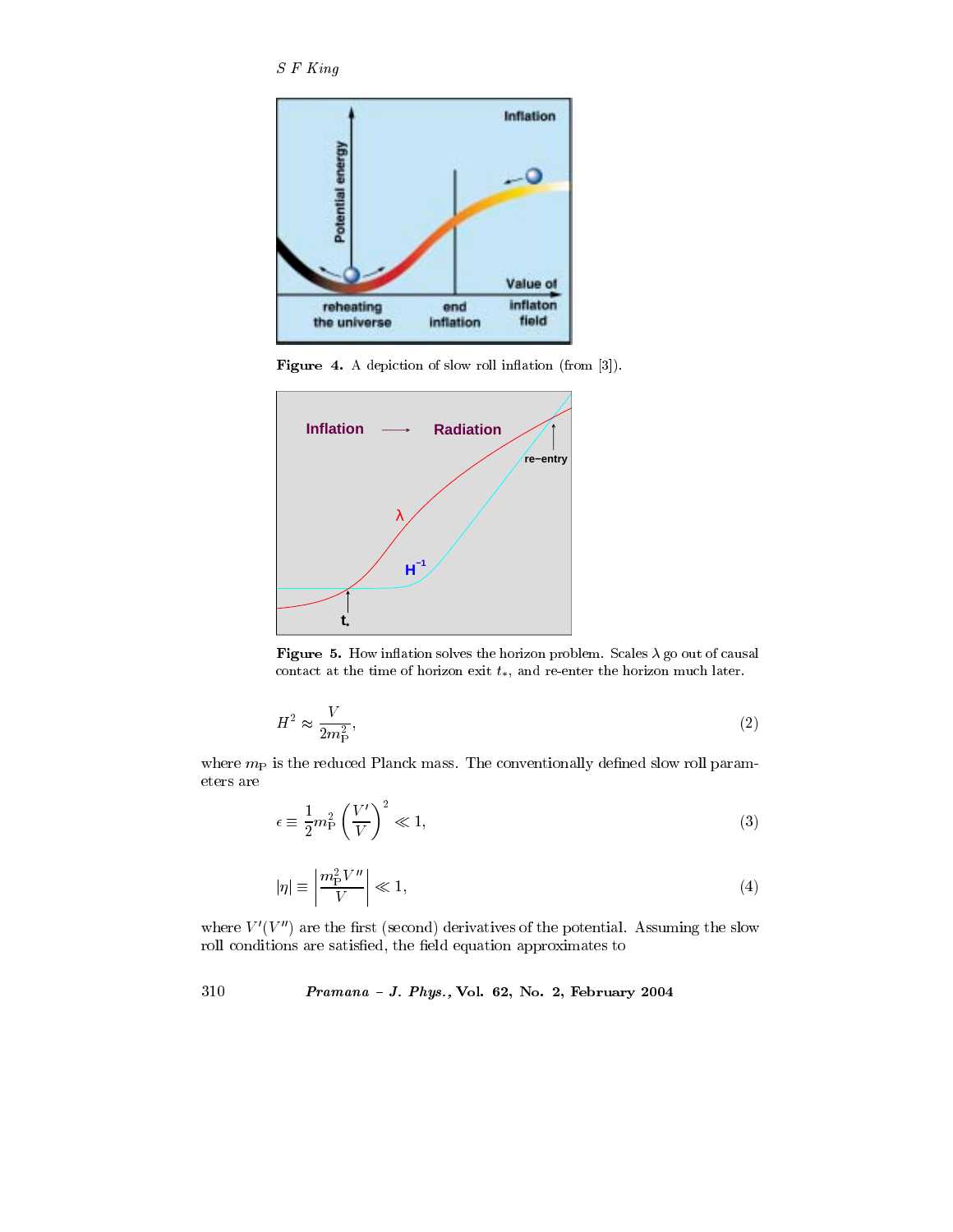### Inflation, large scale structure and particle physics

Table 1. Current status of inflation.

| Observation                                                                                                                                                                                                   |
|---------------------------------------------------------------------------------------------------------------------------------------------------------------------------------------------------------------|
| $\Omega_0 = 1.0 \pm 0.02$<br>Observed perturbations<br>Three acoustic peaks observed<br>No evidence for non-Gaussianity<br>One sigma range $n_s = 0.94-1.02$<br>Gravity waves not observed $\epsilon < 0.022$ |
|                                                                                                                                                                                                               |

$$
3H\dot{\phi} = -V'.
$$

The current status of inflation is summarized in table 1.

### 2. Hybrid inflation

There are essentially three types of slow roll inflation which can be categorised as large field (chaotic) inflation, small field (new) inflation, and hybrid inflation. From the point of view of particle physics models perhaps the most interesting of these is hybrid inflation [8] which involves two (or more) scalar fields: a slowly rolling inflaton field  $\phi$  plus other fields  $N, \ldots$  which are held at zero (or small) field values during inflation, but which are destabilised when  $\phi$  reaches a critical value called  $\phi_c$ . In hybrid inflation, depicted in figure 6, during inflation only the inflaton field  $\phi$  non-zero, and the potential takes an extremely simple form

$$
V = V_0 + \frac{1}{2}m^2\phi^2,
$$
\t(6)

where the idea is that the mass term  $\frac{1}{2}m^2\phi^2$  is much smaller than the constant energy density term  $V_0$ . The Hubble constant is given by  $H \approx V_0^{1/2}/\sqrt{3}m_P$ .

The slow roll parameters during inflation are given by

$$
\epsilon \approx \frac{m_{\rm P}^2}{2} \left( \frac{m^2 \phi^2}{V_0} \right)^2, \quad \eta \approx \frac{m_{\rm P}^2 m^2}{V_0}.
$$
 (7)

Assuming the slow roll conditions are satisfied  $\epsilon, \eta \ll 1$  the field equation gives  $\phi \approx -(m^2\phi/3H).$ 

To understand the origin of the critical value of  $\phi$  which ends inflation, one must write down the full potential of the theory. This will be model dependent but will include a term like  $(\phi^2 - \phi_c^2)N^2$  such that when  $\phi > \phi_c$  the term is positive, corresponding to a positive mass squared for the  $N$  field, which holds this field such that  $N = 0$ , but when  $\phi < \phi_c$  the term becomes negative, corresponding to a negative (tachyonic) mass squared for the  $N$  field, which causes it to become non-zero, effectively ending inflation, as shown in figure 6.

An interesting feature of hybrid inflation is that, since  $\phi < m_P$ , we have  $\epsilon \ll n$ as is clear from eq. (7). Since the parameter  $\epsilon$  is responsible for the tensor modes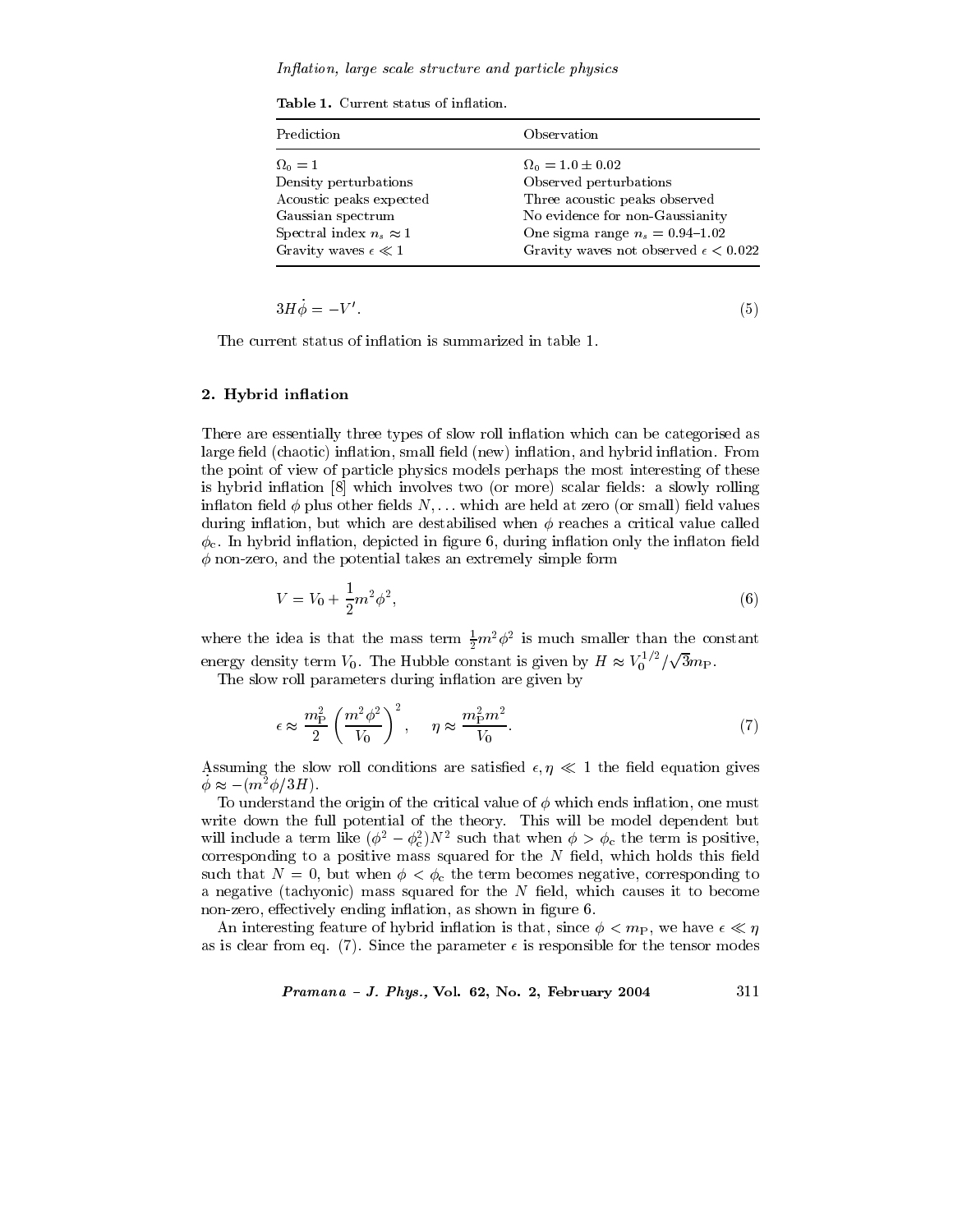# $S$   $F$   $King$

associated with cosmological gravitational waves, in hybrid inflation gravitational waves are predicted to be of negligible effect.

The ratio of tensor to scalar amplitudes is conventionally defined to be  $R$ , and the scalar and tensor spectral indices  $n_s$ ,  $n_t$  are then given in terms of the slow roll parameters as

$$
R \approx -8n_{\rm t} \approx 16\epsilon, \quad n_{\rm s} \approx 1 + 2\eta - 6\epsilon. \tag{8}
$$

The current experimental one and three  $\sigma$  limits on R,  $n_s$  are shown in figure 7 (taken from [9]), together with the theoretical expectations for different types of inflation. Since the point  $R = 0, n_s = 1$  is permitted, it is clear that the present data does not discriminate between the different slow roll inflationary models.



Figure 6. A depiction of hybrid inflation. The parameters at the global minimum correspond to the specific model discussed in the text.



**Figure 7.** Experimental limits at one and three sigma in the  $(R, n_s)$  plane, as compared to the expectations from different types of inflation model (from  $[9]$ .

Pramana - J. Phys., Vol. 62, No. 2, February 2004

312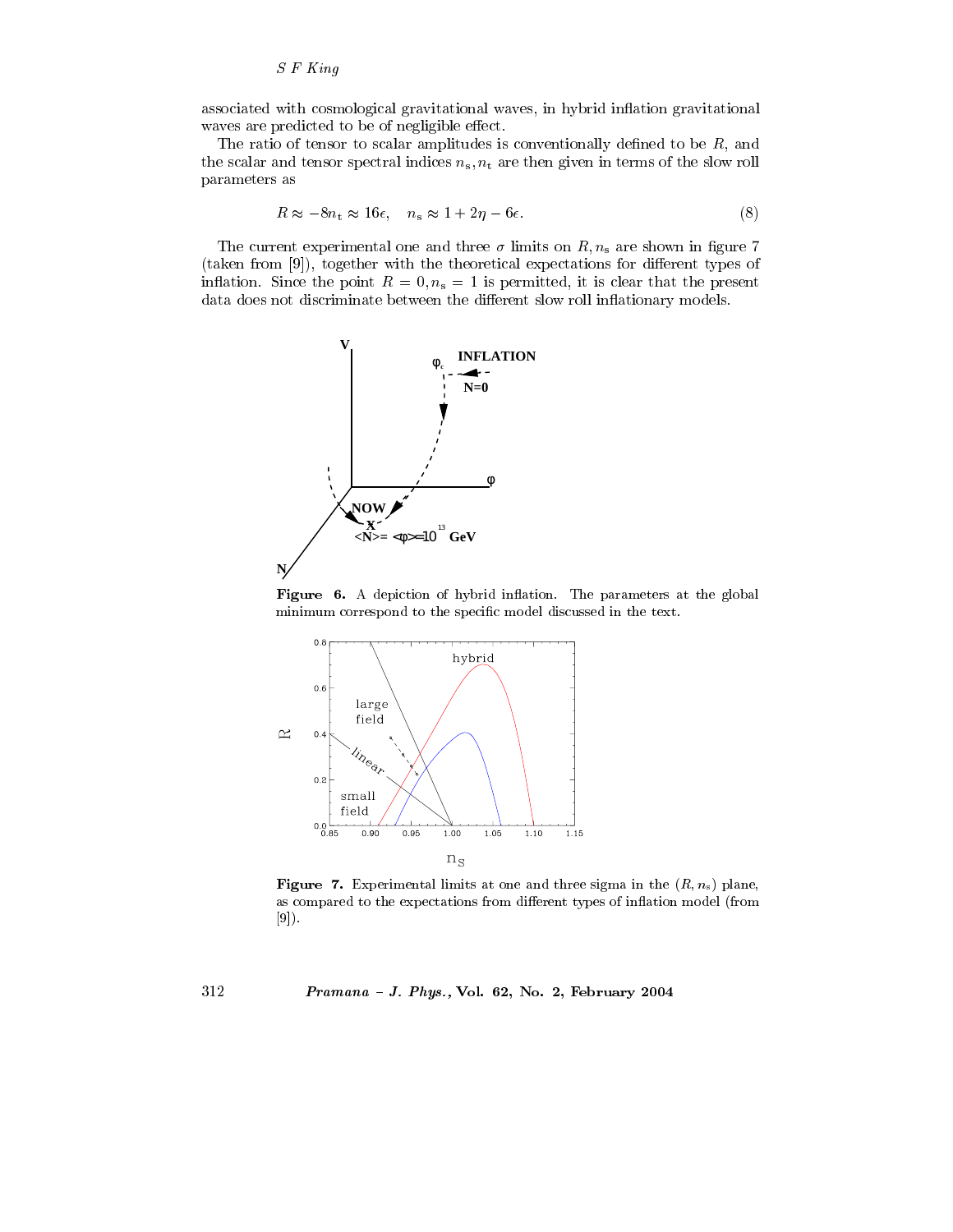Inflation, large scale structure and particle physics



**Figure** 8. Quantum fluctuations of a scalar field during inflation different may be Fourier decomposed and behave differently according to their wavelength. The modes (1) shorter than the horizon size become redshifted, while the modes (2) longer than the horizon size get frozen in (figure from Mar Bastero-Gil).

## 3. Structure formation

Another commonly stated success of inflation is the fact that the observed primordial density perturbations, which were first observed by COBE on cosmological scales just entering the horizon, and which are supposed to be the seeds of large scale structure, could have originated from the quantum fluctuations of the inflaton field, the scalar field which is supposed to be responsible for driving inflation. In this scenario the quantum fluctuations of the inflaton field during the period of inflation become classical perturbations at horizon exit, giving a primordial curvature perturbation which remains constant until the approach of horizon entry.

The equation for the fluctuations of the inflaton field is

$$
\delta\ddot{\phi} + 3H\delta\dot{\phi} - \nabla^2\delta\phi = 0. \tag{9}
$$

The field fluctuations  $\delta\phi$  may then be Fourier decomposed so that  $\delta\phi_k$  refers to the fluctuations of the field associated with a particular mode. The spectrum of the fluctuations are then defined as

$$
P_{\phi} \equiv \frac{k^3}{2\pi^2} \langle |\delta\phi_k|^2 \rangle = \left(\frac{H_*}{2\pi}\right)^2,\tag{10}
$$

where  $k = 2\pi/\lambda$  refers to the wavenumber of the particular mode of wavelength  $\lambda$ , and  $*$  denotes quantities evaluated at the time of horizon exit. For wavelengths within the Hubble horizon distance  $\lambda \langle H^{-1}$  the field fluctuations become redshifted as  $\delta \phi_k \sim a^{-1}$ , as depicted in figure 8. While for wavelengths greater than the Hubble horizon distance  $\lambda > H^{-1}$  the fluctuation become frozen in and are given from eq. (10) as  $\delta\phi_k(t_*) \sim H_*/\sqrt{2k^3}$ .

The fluctuations  $\delta \phi_k(t_*)$  are then frozen in as a classical perturbation on the density and hence the curvature perturbation  $\mathcal R$  is given by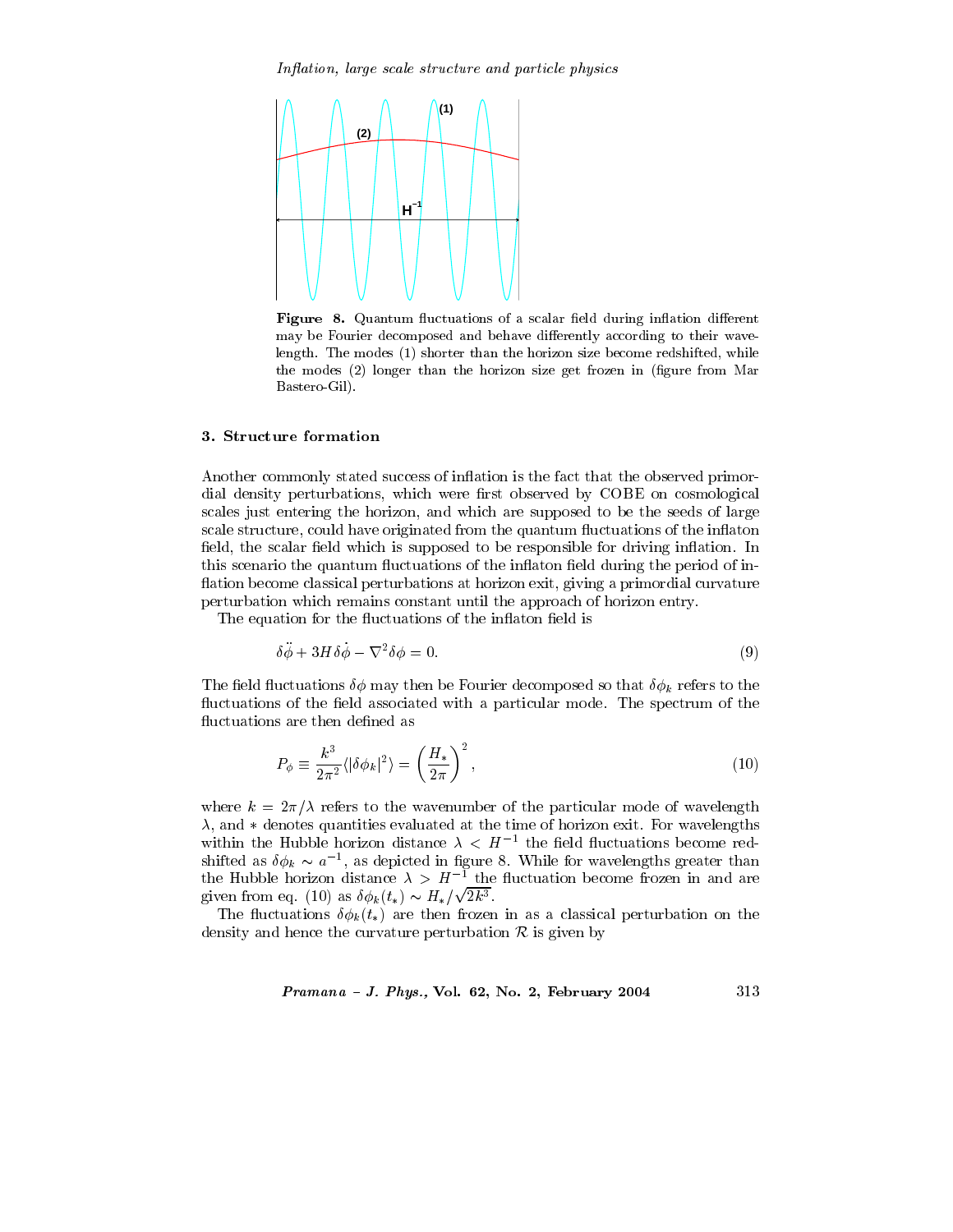$S$   $F$   $King$ 

$$
\mathcal{R} = -\frac{H_*}{\dot{\phi}_*} \delta \phi_k = -\frac{H_*}{\dot{\phi}_*} \frac{H_*}{\sqrt{2k^3}}.
$$
\n(11)

The primordial power spectrum, the seed of the observed linear power spectrum  $P(k)$  is then given by  $P_{\mathcal{R}} \equiv \frac{k^3}{2\pi^2} \langle |\mathcal{R}|^2 \rangle$ . Experimentally, the primordial power spectrum is observed to be approximately scale invariant as

$$
P_{\mathcal{R}}(k) = A_{\rm s} \left(\frac{k}{k_*}\right)^{n_{\rm s}-1} \approx A_{\rm s},\tag{12}
$$

where  $A_s$  is the scalar amplitude, and  $n_s$  is the spectral index which is observed to be approximately scale invariant and approximately equal to unity. From eq. (15) we find

$$
P_{\mathcal{R}}^{1/2} \approx \frac{H_*^2}{2\pi \dot{\phi}_*} \approx \frac{1}{2\pi\sqrt{3}} \frac{V^{3/2}}{m_{\rm P}^3 V'}.\tag{13}
$$

The theoretical normalisation in eq. (13), evaluated from the inflaton potential, must then be compared to the experimentally measured normalisation from WMAP

$$
P_R^{1/2} \approx (4-5) \times 10^{-5}.\tag{14}
$$

The comparison of eqs  $(13)$  and  $(14)$  provides a very strong restriction on the inflaton potential, much stronger than the requirements of slow roll.

### 4. The curvaton

The advantage of the scenario in which the inflaton fluctuations are responsible for large scale structure is that the prediction for the nearly scale-invariant spectrum depends only on the form of the inflaton potential, and is independent of what goes on between the end of inflation and horizon entry. The disadvantage is that it provides a strong restriction on models of inflation. The price of such simplicity, with one field being responsible for both inflation and the primordial curvature perturbation often translates into a severe restriction on the parameters of the inflaton potential. This often requires very small values for the couplings and/or the masses which apparently renders many such theories unnatural.

Recently it has been pointed out that in general it is unnecessary for the inflaton field to be responsible for generating the curvature perturbation  $[10-14]$ . It is possible that the inflaton only generates a very small curvature perturbation during the period of inflation, which instead may result from the isocurvature perturbations of a curvation field which subsequently become converted into curvature perturbations in the period after inflation, but before horizon entry. Isocurvature perturbations simply mean perturbations which do not perturb the total curvature, usually because the curvaton field contributes a very small energy density  $\rho_{\sigma}$  during inflation. In the scenarios presented so far  $[10-14]$ , the curvation is assumed to be completely decoupled from inflationary dynamics, and is assumed to be some late-decaying scalar which decays before the time neutrinos become decoupled.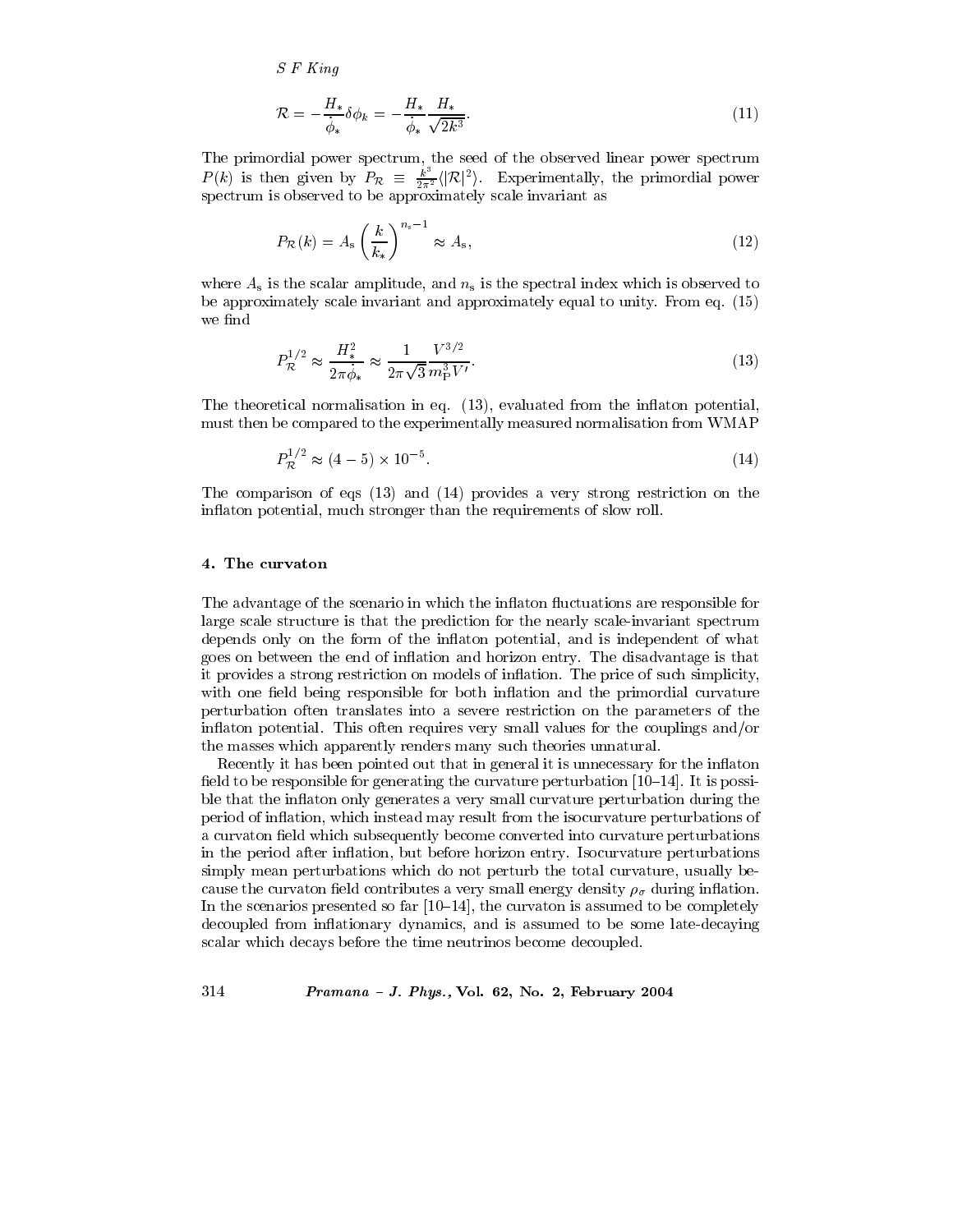The reason why the curvaton is assumed to be late-decaying can be understood from the following argument. After reheating the total curvature perturbation can be written as

$$
\mathcal{R} = (1 - f)\mathcal{R}_{\rm r} + f\mathcal{R}_{\sigma}, \quad f = \frac{3\rho_{\sigma}}{4\rho_{\rm r} + 3\rho_{\sigma}} \tag{15}
$$

and (on unperturbed hypersurfaces on super-horizon sized scales)

$$
\mathcal{R}_i \approx -H\left(\frac{\delta\rho_i}{\dot{\rho}_i}\right) \sim \left(\frac{\delta\rho_i}{\rho_i}\right),\tag{16}
$$

where the curvaton density  $\rho_{\sigma}$  and radiation density  $\rho_{r}$ , arising from the decay of the inflaton, each satisfy their own energy conservation equations and each  $\mathcal{R}_i$ remains constant on super-horizon scales. The time evolution of  $R$  on these scales is then given by its time derivative

$$
\dot{\mathcal{R}} \approx -Hf(1-f)\frac{S_{\sigma r}}{3}, \quad S_{\sigma r} \simeq -3(\mathcal{R}_{\sigma} - \mathcal{R}_{r}), \tag{17}
$$

where  $S_{\sigma r}$  is the entropy perturbation. The curvaton generates an isocurvature perturbation because initially  $\rho_r \gg \rho_\sigma$ , and hence  $f \ll 1$ , so that from eq. (15) the curvature perturbation is dominated by  $\mathcal{R}_{r}$ . However as the universe expands and the scale factor  $a$  increases while the Hubble constant  $H$  decreases, the curvator with mass  $m$ , whose oscillations have effectively been frozen in by the large Hubble constant, begins to oscillate and act as matter. After this happens  $\rho_r$  decreases as  $a^{-4}$  while the energy density in the curvation field  $\rho_{\sigma}$  has a slower fall-off as  $a^{-3}$ . Eventually the curvaton energy density  $\rho_{\sigma}$  becomes comparable to the radiation density from the inflaton decay  $\rho_r$ , and when this happens we see that  $f \sim 1$ and from eq. (17) this leads to the growth of the total curvature perturbation R from the isocurvature perturbation  $\mathcal{R}_{\sigma} > \mathcal{R}_{r}$ . This mechanism, which allows the curvaton isocurvature perturbations to become converted into the total curvature perturbation, requires the curvaton scalar to be late-decaying.

### 5. A particle physics model of inflation and structure

We now turn to the problem of constructing a particle physics model of hybrid inflation. Such a model should be supersymmetric, because supersymmetry has flat directions which make good candidates for slow roll inflation. On the other hand supersymmetry is necessarily broken in the inflationary epoch by the F or D-term vevs which is necessary to generate the vacuum energy  $V(0)$  and drive inflation. Nevertheless supersymmetry remains the best candidate for maintaining a flat potential and for safeguarding its flatness from radiative corrections in a controllable way. Assuming supersymmetry, the model must then provide an origin of the supersymmetric Higgs mass  $\mu$ , and ideally should also provide a solution to the strong CP problem via the Peccei-Quinn mechanism. Hybrid inflation models which also include grand unification typically face problems with magnetic monopoles [15]. This is ironic since the avoidance of monopoles was one of Guth's

$$
Pramana - J. Phys., Vol. 62, No. 2, February 2004 \qquad \qquad 315
$$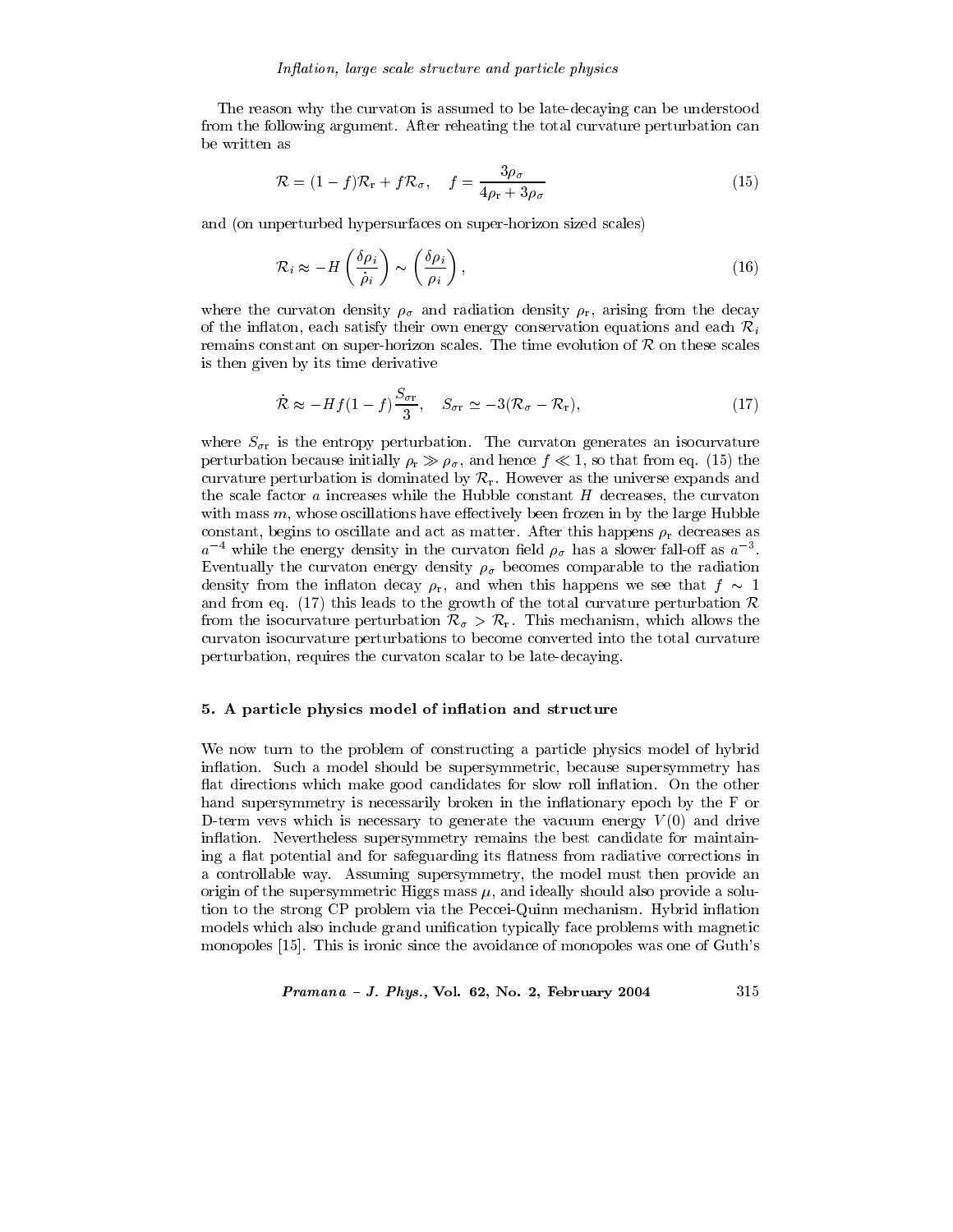### $S$   $F$   $King$

main motivations for introducing inflation. Following Guth's philosophy inflation can provide the solution to this problem providing inflation takes place at a scale below the GUT scale, when inflation will dilute the monopole abundance. To avoid the monopole problem, and shed light on the strong CP problem, and  $\mu$  problem, we shall therefore assume that inflation happened at an intermediate scale, below the GUT scale.

We shall now discuss such an example of an intermediate scale supersymmetric hybrid inflation model which solves the  $\mu$  problem and the strong CP problem  $[16-18]$ . The model is based on the superpotential:

$$
W = \lambda N H_u H_d - \kappa \phi N^2, \qquad (18)
$$

where N and  $\phi$  are singlet superfields, and  $H_{u,d}$  are the Higgs superfields, and  $\lambda, \kappa$ are dimensionless couplings. Other cubic terms in the superpotential are forbidding by imposing a global  $U(1)_{\text{PO}}$  Peccei-Quinn symmetry. The superpotential in eq. (18) includes a linear superpotential for the inflaton field,  $\phi$ , typical of hybrid inflation, as well as the singlet  $N$  coupling to Higgs doublets as in the NMSSM. In the original version of this model we assumed that during inflation N and  $H_u$ ,  $H_d$ were set to zero, so that the inflationary trajectory was as in figure 6 due to the potential

$$
V = V(0) + \frac{\kappa^2}{4}N^4 + \kappa^2(\phi - \phi_c^+) (\phi - \phi_c^-)N^2 + \frac{1}{2}m_\phi^2 \phi^2.
$$
 (19)

The critical value of  $\phi$  corresponds to the field dependent mass squared  $\kappa^2(\phi \phi_c^+$ )( $\phi - \phi_c^-$ )N<sup>2</sup> changing sign and becoming negative. At the global minimum (NOW in figure 6)  $\mu = \lambda \langle N \rangle \sim 1$  TeV, and the model incorporates an axionic<br>solution to the strong CP problem with  $f_a \sim \langle N \rangle \sim \langle \phi \rangle \sim 10^{13}$  GeV. Of course this<br>leads to a naturalness problem since it requires  $\lambda \sim \$ leads to  $V_0^{1/4} \sim 10^8$  GeV and  $H_* \sim 10$  MeV. Slow roll only requires  $m_\phi \sim \text{MeV}$  but the COBE constraint requires  $m_{\phi} \sim \text{eV}!$  This is an example of how the requirement of structure formation arising from the inflaton imposes severe constraints on the theory, and motivates an application of the curvaton approach to this model.

Recently [19] an alternative inflationary trajectory was discussed in which these fields may take small values away from the origin, consistent with slow roll inflation. The motivation for considering such a trajectory was to allow the Higgs fields to slowly roll during inflation, and so play the role of the curvaton. However, the Higgs fields are not late decaying scalars since they have gauge couplings which ensure rapid decay, so the mechanism which allows the Higgs fields to be responsible for large scale structure cannot be the curvaton mechanism as it was originally envisaged  $[10-14]$ . The new mechanism of structure formation that we proposed [19] relies on the observation that in hybrid inflation at the start of reheating, the vacuum energy present during inflation  $V(0)$  gets redistributed among all the oscillating fields such that their energy densities become comparable. Thus any isocurvature perturbation in one of the hybrid inflation fields (in this case the Higgs field) may be converted into curvature perturbations during the onset of reheating. In such a scenario, the usual Higgs field responsible for the origin of mass in the supersymmetric standard model could also be responsible for generating the large scale structure in the universe!

 $Pramana - J. Phys., Vol. 62, No. 2, February 2004$ 

316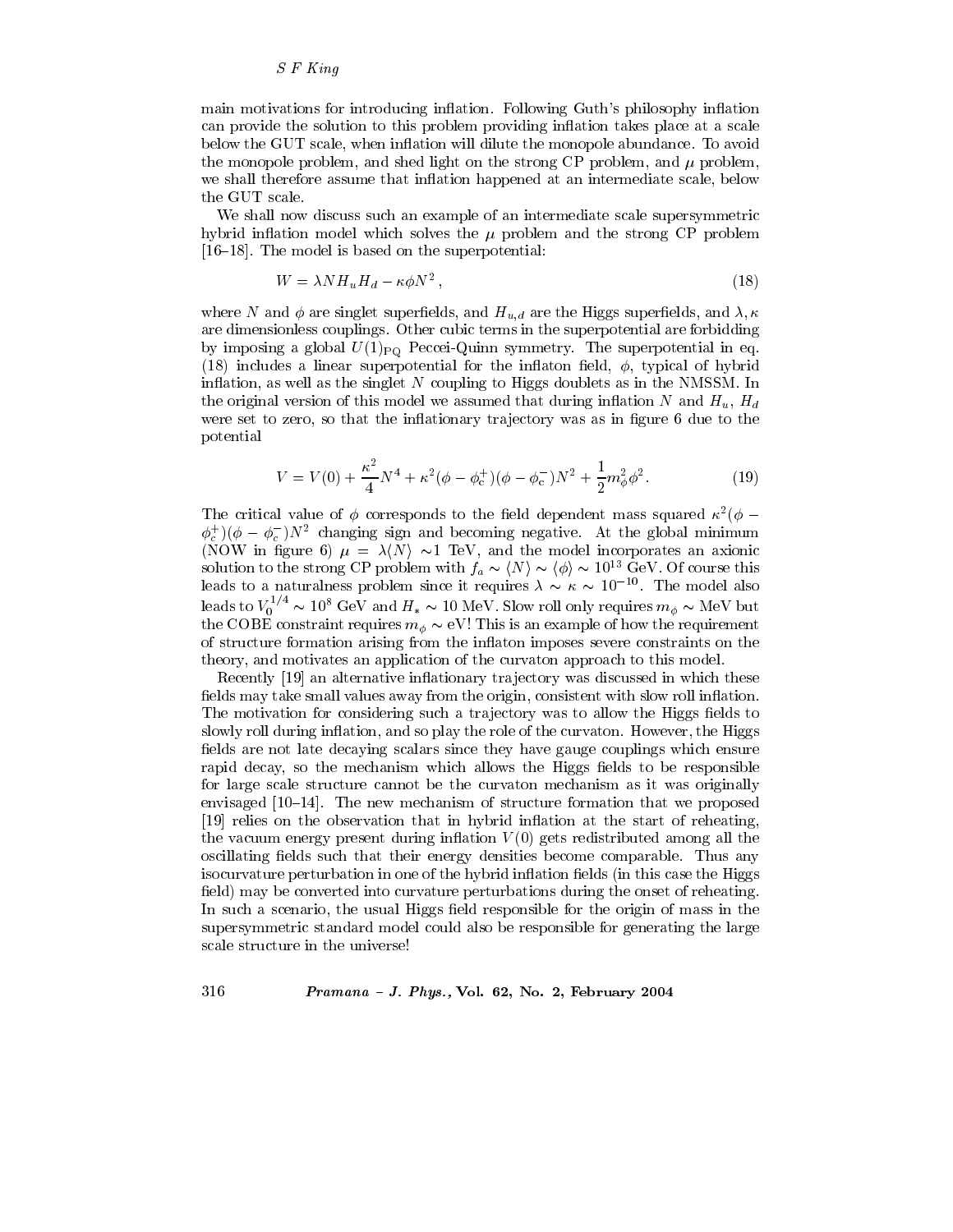### Inflation, large scale structure and particle physics

In order to satisfy the D-flatness of the new inflationary trajectory we assumed [19] the values of the Higgs doublets during inflation to be equal,  $H_u = H_d = h$ . An important condition for inflation is that the inflation mass  $m_{\phi}$  (and also  $m_h$ ) needs to be small enough in order to ensure the slow-roll of the inflaton. This implies  $h \ll \phi$  and  $h \ll \phi$ . During inflation the curvature dominated by  $\phi$  is very much less than the entropy which is dominated by  $h$ ,

$$
\mathcal{R} \sim -\frac{H_*}{\dot{\phi}_*} \delta \phi_* \ll S \sim -\frac{H_*}{\dot{h}_*} \delta h_*.
$$
\n(20)

The isocurvature Higgs perturbations are then transferred to the curvature perturbations at the start of reheating when the energy densities become comparable,  $\rho_{\phi} \sim \rho_{h}$ , and the numerical solution to the field equations leads to a resulting curvature  $\mathcal{R} \sim 0.1S$  [19]. The model gives non-Gaussianity below the Planck sensitivity, and a spectral index differing from unity by a number of order 0.1.

The above mechanism for structure formation allows  $m_{\phi} \sim \text{MeV}$  rather than eV, which alleviates but does not solve all the naturalness problems of the model. However a completely natural model is possible using extra dimensions to give volume suppression factors for masses and couplings [20]. We suppose the Higgs and singlets  $N, \phi$  are in an extra-dimensional bulk, and the matter fields live on our brane and feel the usual 3+1 dimensions. We set the string scale  $M_* \sim 10^{13}$  GeV and the supersymmetry breaking scale  $\sqrt{F}_S \sim 10^8$  GeV. Then we find natural values for all physical quantities. The vacuum energy is as required:  $V(0)^{1/4} \sim \sqrt{F}_S \sim 10^8$ GeV. The small couplings are also as required  $\lambda$ ,  $\kappa \sim (M_*/m_{\rm P})^2 \sim 10^{-10}$ . The soft masses on the supersymmetry breaking brane are  $m_{soft} \sim F_S/M_* \sim \text{TeV}$ , but the soft masses for bulk scalars are  $m_{\phi} \sim m_h \sim m_N \sim (M_*/m_P) m_{\text{soft}} \sim \text{MeV}$ , which satisfy the slow roll conditions.

The complete model [19,20] is therefore completely natural, and accounts for large scale structure via quantum fluctuations of the Higgs field during inflation, which are subsequently transferred to curvature perturbations at the onset of reheating.

### 6. Conclusion

These are exciting times for inflationary cosmology due to the new data from WMAP, and the prospect of the Planck launch in 2007, which will extend the angular power spectrum out to  $l \sim 3000$ , measure the polarization, measure the flatness to an accuracy  $\Delta\Omega_0 \approx \pm 0.001$  and the spectral index to  $\Delta n_s \approx \pm 0.008$ . Inflation is already looking very good, with hybrid inflation at the intermediate scale looking most relevant for particle physics, and providing a link with the supersymmetric standard model [21]. Curvature perturbations need not have arisen from the inflaton, and could have originated from a curvaton or Higgs.

### Acknowledgement

I would like to thank my collaborators Mar Bastero-Gil and Vicente Di Clemente.